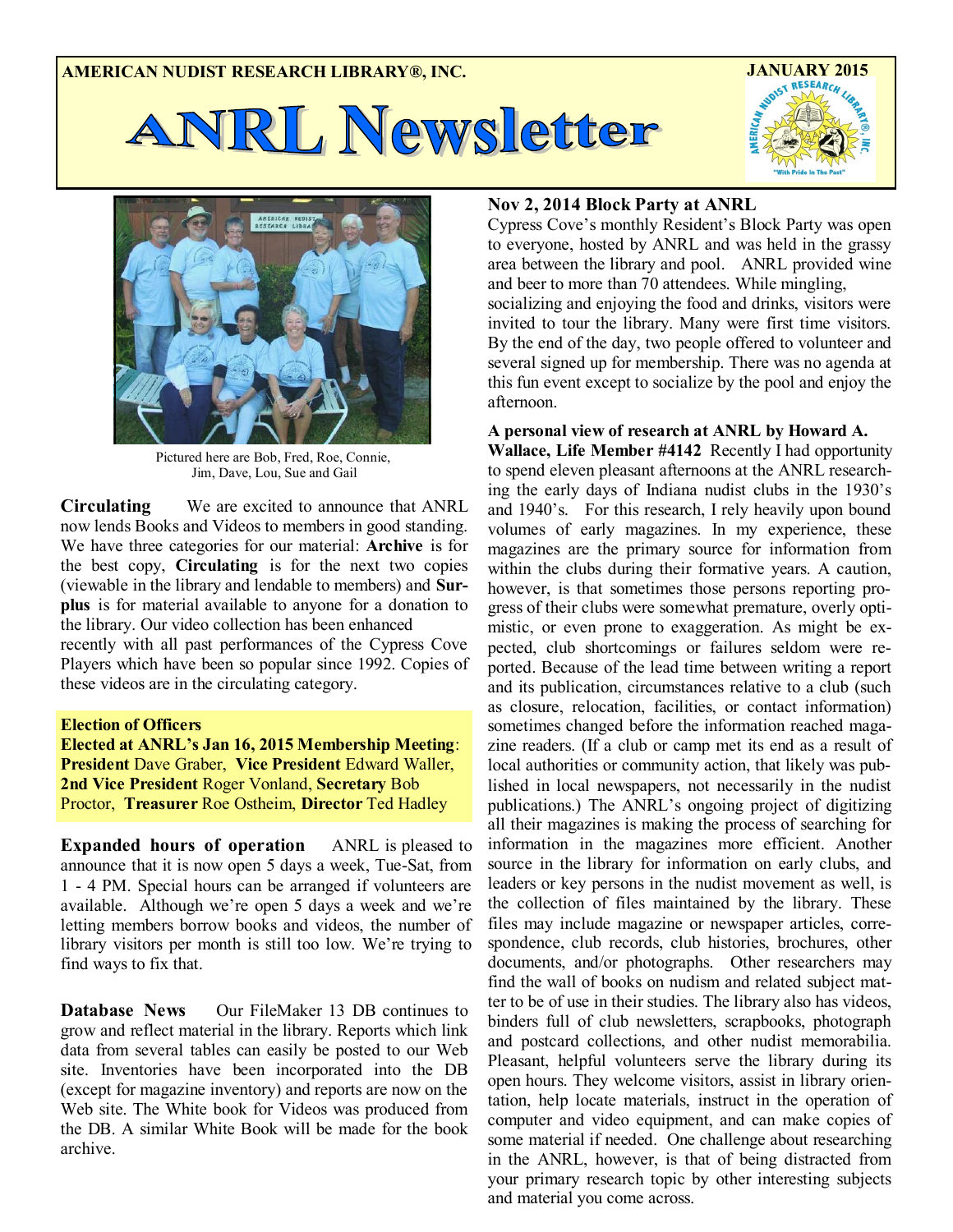**2014 Holiday Dinner** Our Holiday dinner was well attended with 22 volunteers and spouses. The main course was provided by chefs at Cypress Cove and side dishes that everyone brought rounded out the menu. It was a nice social event with some special awards presented but no speeches! Everyone joined in as Becky led the group in "Florida Wonderland", a special Holiday song.



# **Pictured above are our active volunteers who attended the dinner: Connie, Sue, Lou, Becky, Roe, Ed, Tom, Dave, Edward, Terry, Bob, Helen and Mark.**

### **Video Project** *Bob Proctor*

Dropbox Pro.

ANRL was asked by Fred Van Nest to consider filming the Feb 2015 AANR Trustee Meeting in the Clubhouse of Cypress Cove. The challenge was to use two video cameras, edit camera angles into a single video and then publish the video on ANRL's web site in a secure way. A snag came up from AANR with issues of access control, legal and editing and the project was eventually shelved. Above and beyond those three issues, there were mindbending logistical and technical issues of delivering an 8-hour video. Progress has been made and although the effort would require a huge effort, we surely could have done it. ANRL has access to three modern HD 1080 video cameras, Final Cut Pro X for Mac and Compressor for Mac. The CPU intensive jobs of compressing videos can be speeded up by using five shared Mac computers. While this sounds easy, data management is a big deal (huge data) and the time required to produce an 8-hour video would also be huge. Several video hosting solutions include: Vimeo, YouTube and Dropbox. Hosting on ANRL's Web site is not an option. The most promising of these options is

The cost for this is \$10/month for up to 1 TB of storage. Access control could be managed on a per user basis for both viewing and sharing. Sharing would be totally outside the ANRL Web site. While both Vimeo and YouTube have been investigated, there are unsolved issues of delivering videos with links inside ANRL's Web site and controlling access. Many other video hosting solutions are available and are yet to be investigated. A quick workflow would be to separate the meeting segments into Final Cut Pro X projects and then output each to a Master File. Although, no editing would take place other than flipping between camera angles, there would always be an opportunity to edit out some footage. The Master File could be sent directly to Dropbox Pro and placed in a shared folder for all subscribers to view. Video compression could be done to shrink the videos after initial release. Once optimized, the videos could be written to DVD or Blu-ray for ANRL's archives. Smaller video files could replace the large files on Dropbox Pro. Having gained this level of expertise in producing and delivering video, ANRL is now in a position to videotape interviews with prominent individuals.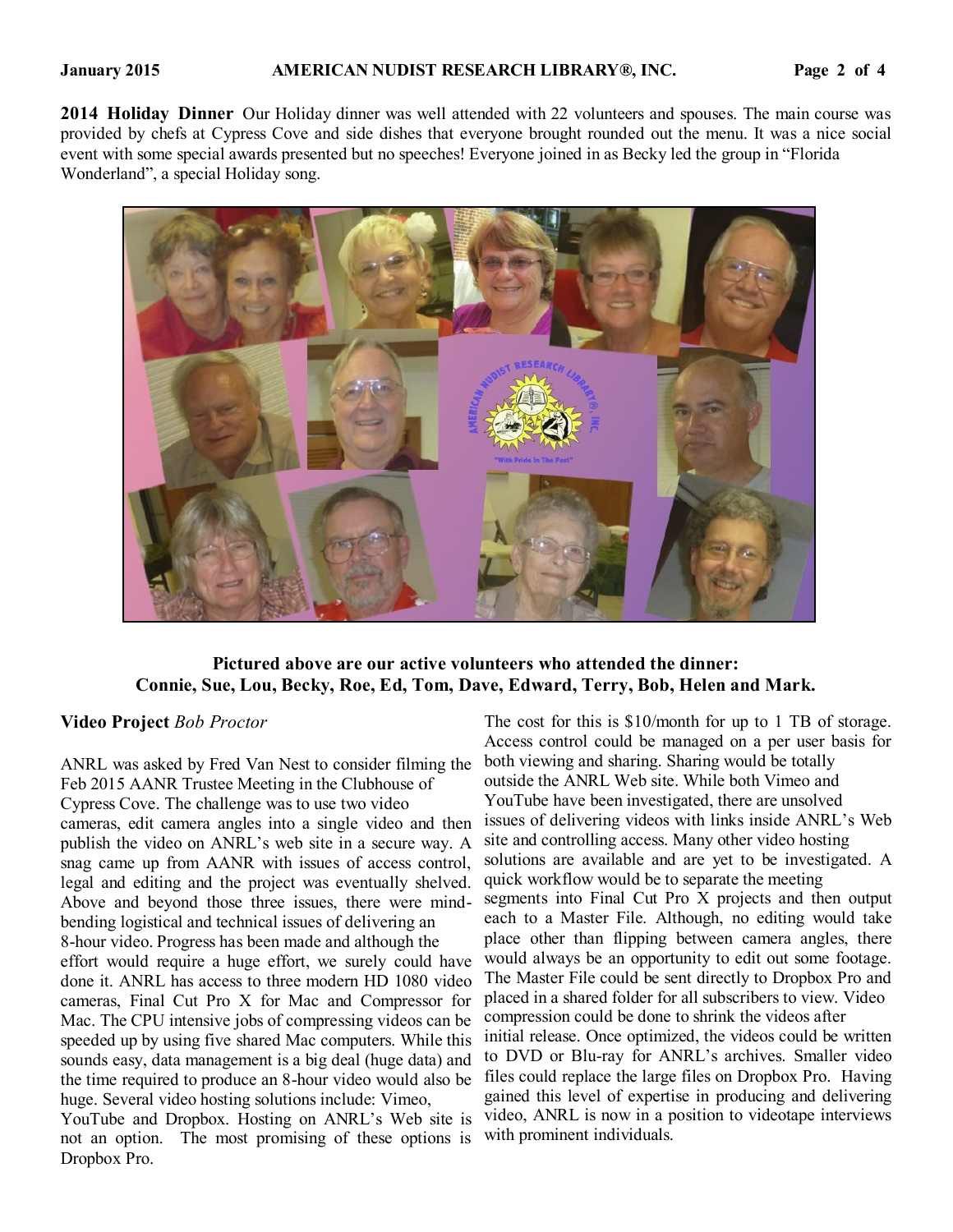**Collection Stats: Newsletters** 1024 PDF files from 84 clubs. **Books** 617, 131 guide, 178 circulating, and 35 in surplus. **Audio Tapes** 120. **Magazines** over 4,500 scanned, over 1000 titles in surplus. **Videos** 673, 568 VHS, 495 DVD, 117 Circulating and over 100 in surplus.



**Inventory** Ed Westen Book and Video inventories are complete and are in our DB. The magazine inventory of our US collection is nearly complete. It is organized by name, number, year and month and then the number of issues in archive, bound, scanned and surplus collections. We are proceeding country by country in our foreign magazine collection. Australian, Canadian, French and Italian magazines are mostly finished and British, German, Dutch, and other countries will be completed next. The Foreign collection may be larger than our US collection. Many thanks to Lou, Terry, Becky, Sue and Dave who are working on the inventory team. We plan to merge inventory results to the legacy magazine DB at some point.

**Volunteer Positions Open at ANRL** ANRL offers many opportunities for exciting and creative volunteer positions. Are you ready to step up to the challenge? Some of our volunteers are hard at work while others may be wondering What needs to be done. If this applies to you or someone you know, then take a look at some possibilities. We need a Research Librarian, Graphic Artist, Web Designer, DB designer, Photographer, Videographer, Editor, Author, Public Relations Coordinator, Club Coordinator, Membership Incentive Coordinator, Researcher, Scanner of Photographs & Postcards, scanner of special interest files, someone to review and catalog our DVD and VHS collection, someone to copy VHS to DVD and more. If you are interested but don't have the skills, then we can help with training. We continue to find difficult tasks and then teach ourselves how to accomplish those tasks. We can help you find interesting and fun positions while you are at the library, at home or even thousands of miles away. **Book Archive**



**Book Circulating Archive Video Circulating Archive**

**Tech Committee** *Bob Proctor* 

**Conversion from VHS to DVD** ANRL purchased a VHS/DVD recorder and has used it to convert around 75 VHS tapes to DVD. A project is underway to convert all VHS to DVD as we have around 80 VHS that need conversion. Some DVDs do not play because they were recorded onto CDs! Others are unreadable for unknown reasons. We purchased Final Cut Pro X and Compressor for videos and those programs, both for Mac, and they-will be available in the library. Our digital data continues to grow and we're looking for a safe place to keep it. One great solution to that is Dropbox Pro. We are working on setting that up and consolidating all of our digital data: scanned documents, audio files, and some videos. This solution will allow secure sharing with certain trusted individuals and organizations. All of ANRL's office files are in Dropbox now and are shared by our secretarial staff.